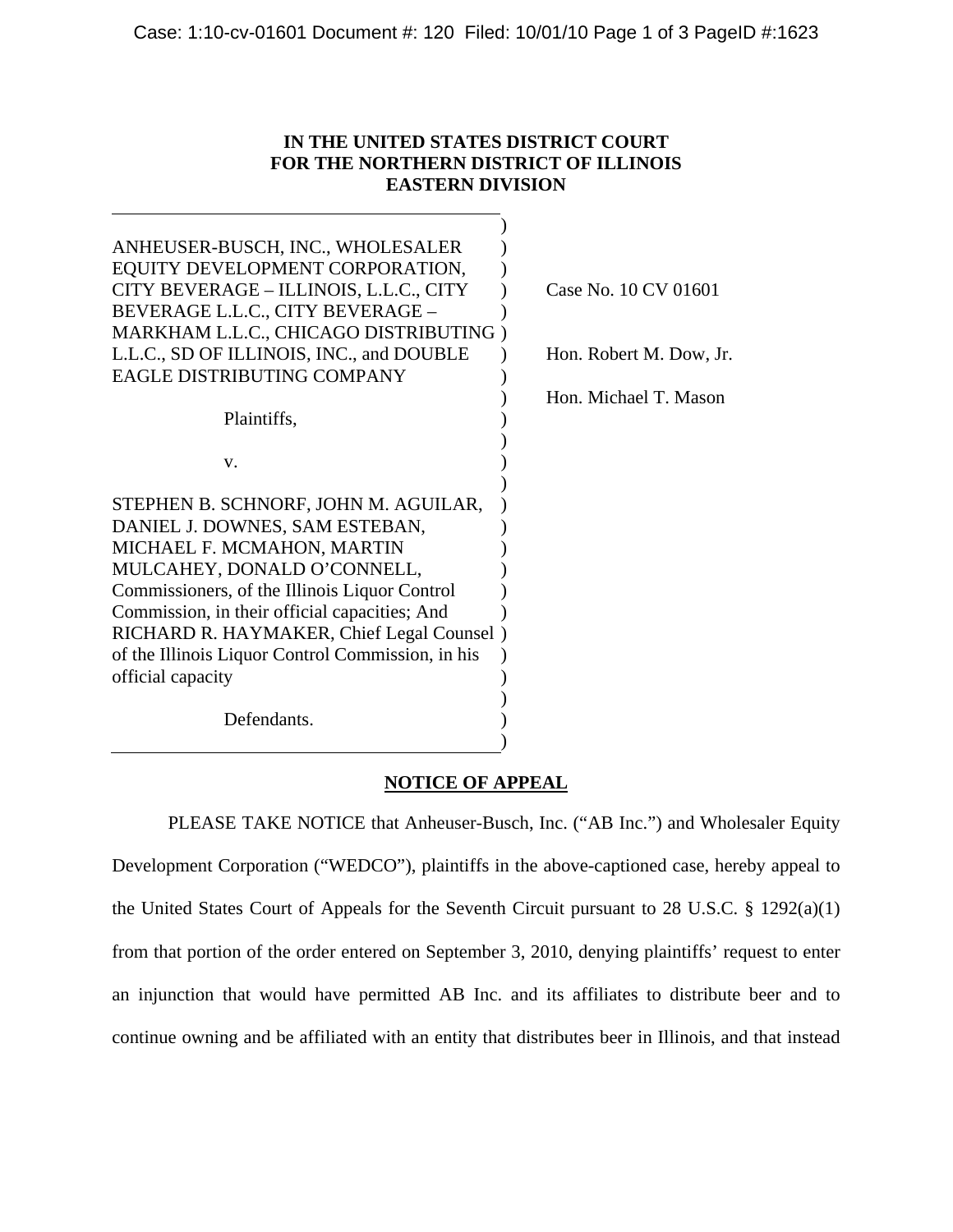## Case: 1:10-cv-01601 Document #: 120 Filed: 10/01/10 Page 2 of 3 PageID #:1624

enjoins enforcement of certain provisions under the Illinois Liquor Control Act of 1934, such that no brewer may distribute beer in Illinois. (Docket No. 118.)

Dated: October 1, 2010

Respectfully submitted,

/s/ Edward M. Crane Edward M. Crane Albert L. Hogan III Andrew J. Fuchs SKADDEN, ARPS, SLATE, MEAGHER & FLOM LLP 155 N. Wacker Drive Chicago, Illinois 60606 312-407-0700 (Telephone)

**Counsel for Plaintiffs Anheuser-Busch, Inc. and WEDCO**